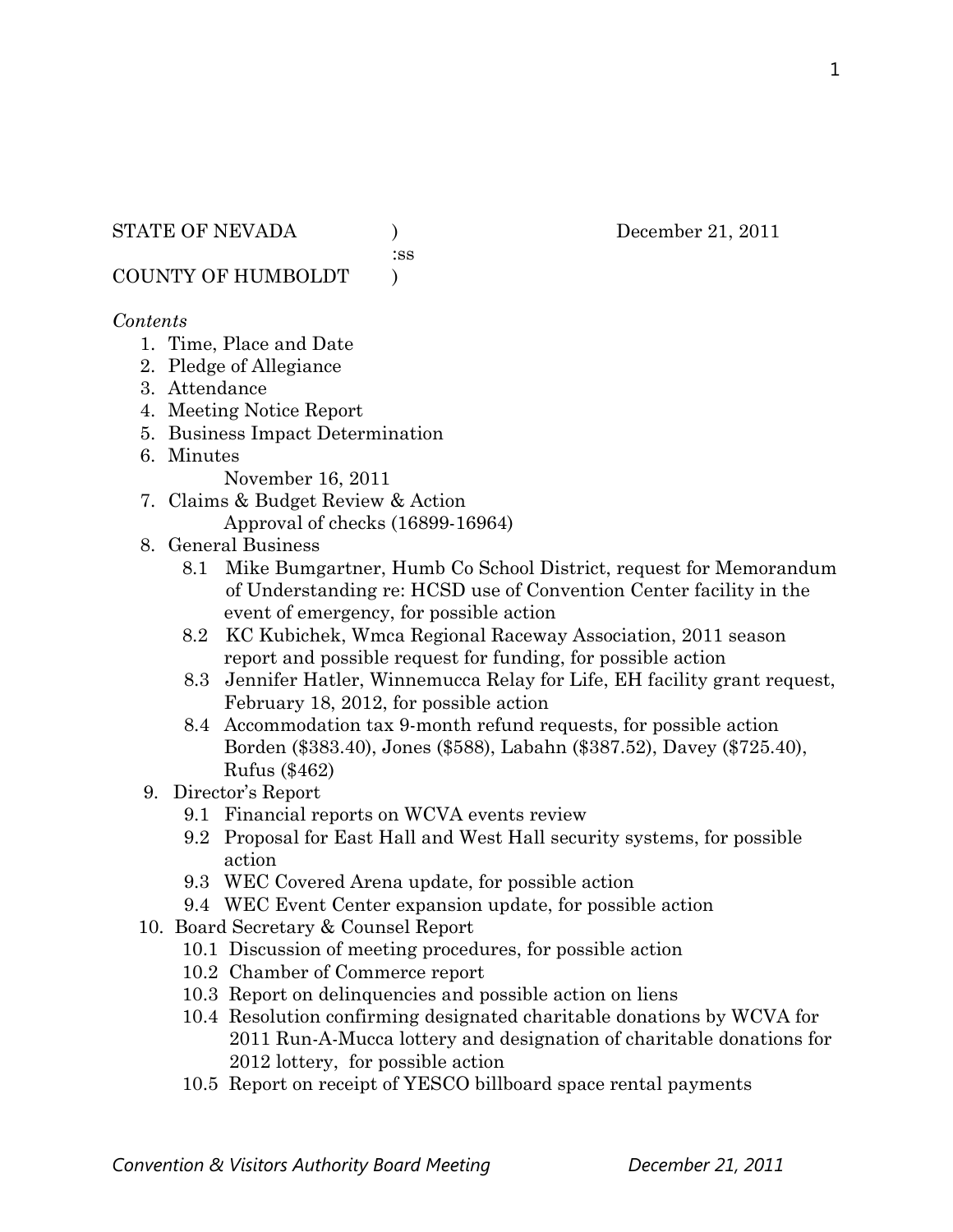- 10.6 Update on East Hall carpet project, for possible action
- 10.7 Update on Tri-County Fair "big name" concert, for possible action
- 10.8 Porcupine Creek 2-sided billboard space lease renewal, for possible action
- 10.9 Counsel's 2011 audit rep letter, no action
- 10.10 End of calendar year actions, for possible action
- 11. Board Administrator
	- 11.1 November reports
- 12. Other Reports
- 13. Next Meeting Date
- 14. Adjournment

#### **MINUTES, DECEMBER 21, 2011**

**1. Time, Place and Date.** The Winnemucca Convention and Visitors Authority met in regular session in full conformity with the law at the Winnemucca Convention Center, West Hall, Winnemucca, Nevada at 4:00 pm on Wednesday, December 21, 2011 with Vice Chairman Rodd Stowell presiding. Kim is in Humboldt General Hospital recuperating from an unexpected surgery on Monday. Shelly is sick so Darrel Field is here taking notes for today's meeting.

#### **2. Pledge of Allegiance.**

| <b>3. Attendance.</b> Convention and Visitors Authority Board Officials Present: |                                           |  |
|----------------------------------------------------------------------------------|-------------------------------------------|--|
| Rodd William Stowell                                                             | Vice Chairman and Business Representative |  |
| Don Stoker                                                                       | Treasurer and Motel Representative        |  |
| Dan Cassinelli                                                                   | County Representative                     |  |
| Bill Macdonald                                                                   | Secretary and Counsel                     |  |
| Kendall Swensen                                                                  | <b>Board Administrator</b>                |  |
| Convention and Visitors Authority Board Officials Absent:                        |                                           |  |
| Terry Boyle                                                                      | Chairman and Hotel Representative         |  |
| Joyce Sheen                                                                      | City Representative                       |  |
| <b>Staff Members Present:</b>                                                    |                                           |  |
| Darrel Field                                                                     |                                           |  |
| <b>Staff Members Absent:</b>                                                     |                                           |  |
| Kim Petersen                                                                     | Director                                  |  |
| <b>Shelly Noble</b>                                                              | Administrative Clerk                      |  |
| Others Present:                                                                  |                                           |  |
| Jeff Dawson                                                                      | Humboldt County School District           |  |
| Shawn LaRocque                                                                   | WRRA                                      |  |
| Jen Hatler                                                                       | Winnemucca Relay for Life                 |  |
|                                                                                  |                                           |  |

*Convention & Visitors Authority Board Meeting December 21, 2011*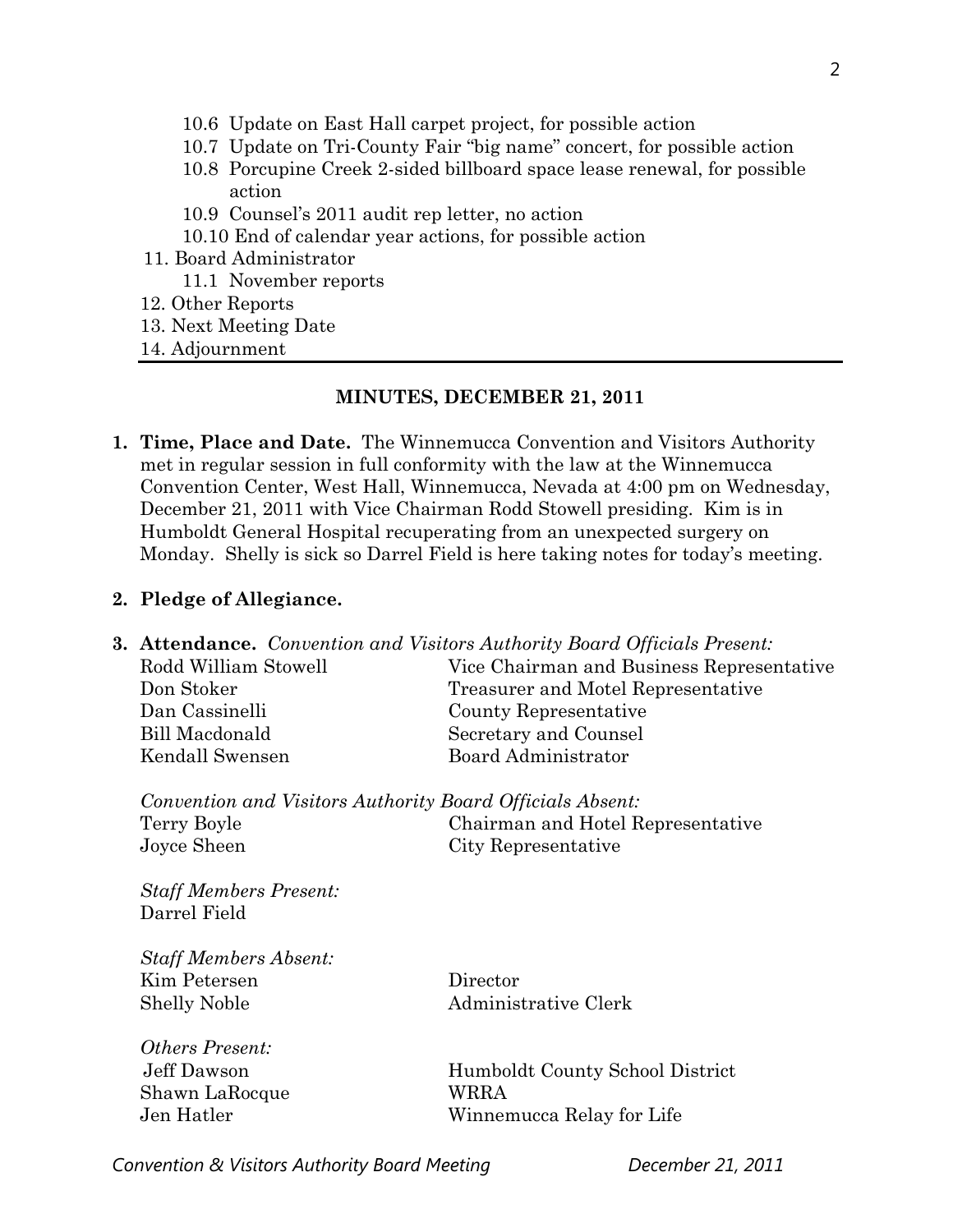| <b>WRRA</b> |
|-------------|
|             |
|             |
| <b>WRRA</b> |
|             |

#### **4. Meeting Notice Report.**

Vice Chairman Stowell reported that notice, including meeting agenda, was posted by Shelly Noble by 9:00 am Friday, December 16, 2011 at Humboldt County Library, Court House, Post Office, City Hall and Convention Center West Hall. No persons have requested mailed notice during the past six months.

**5. Business Impact Determination.** After review of the December 21, 2011 agenda, *Don Stoker made a motion that no proposed agenda item is likely to impose a direct and significant economic burden on a business or directly restrict formation, operation, or expansion of a business. The motion carried unanimously, 3-0.* 

### **6. Minutes.**

Prior meeting minutes of November 16, 2011.

The minutes of the November 16, 2011 WCVA Board meeting were included in the board packet and included on the meeting agenda. After a brief discussion a motion was made and passed to approve the minutes of the October 19, 2011 meeting. The November 16, 2011 minutes approval will be included on the January 2012 meeting agenda.

**7. Claims.** The following claims were submitted for payment and approved on December 21, 2011:

| <b>BANK ACCOUNT</b> | <b>CHECK NUMBERS</b> | <b>AMOUNT</b> |
|---------------------|----------------------|---------------|
| Nevada State Bank   | 16899-16964          | \$187,386.63  |

*Don Stoker made a motion to approve all claims as submitted. The motion carried unanimously, 3-0.* 

### **8. General Business.**

**8.1 Mike Bumgartner, Humb Co School District, request for Memorandum of Understanding re: HCSD use of Convention Center facility in the event of emergency, for possible action** 

Jeff Dawson is here today representing the school district in this matter. He handed out a draft of an MOU for the board to review. Basically, it outlines the responsibilities of both Humboldt County School District and the WCVA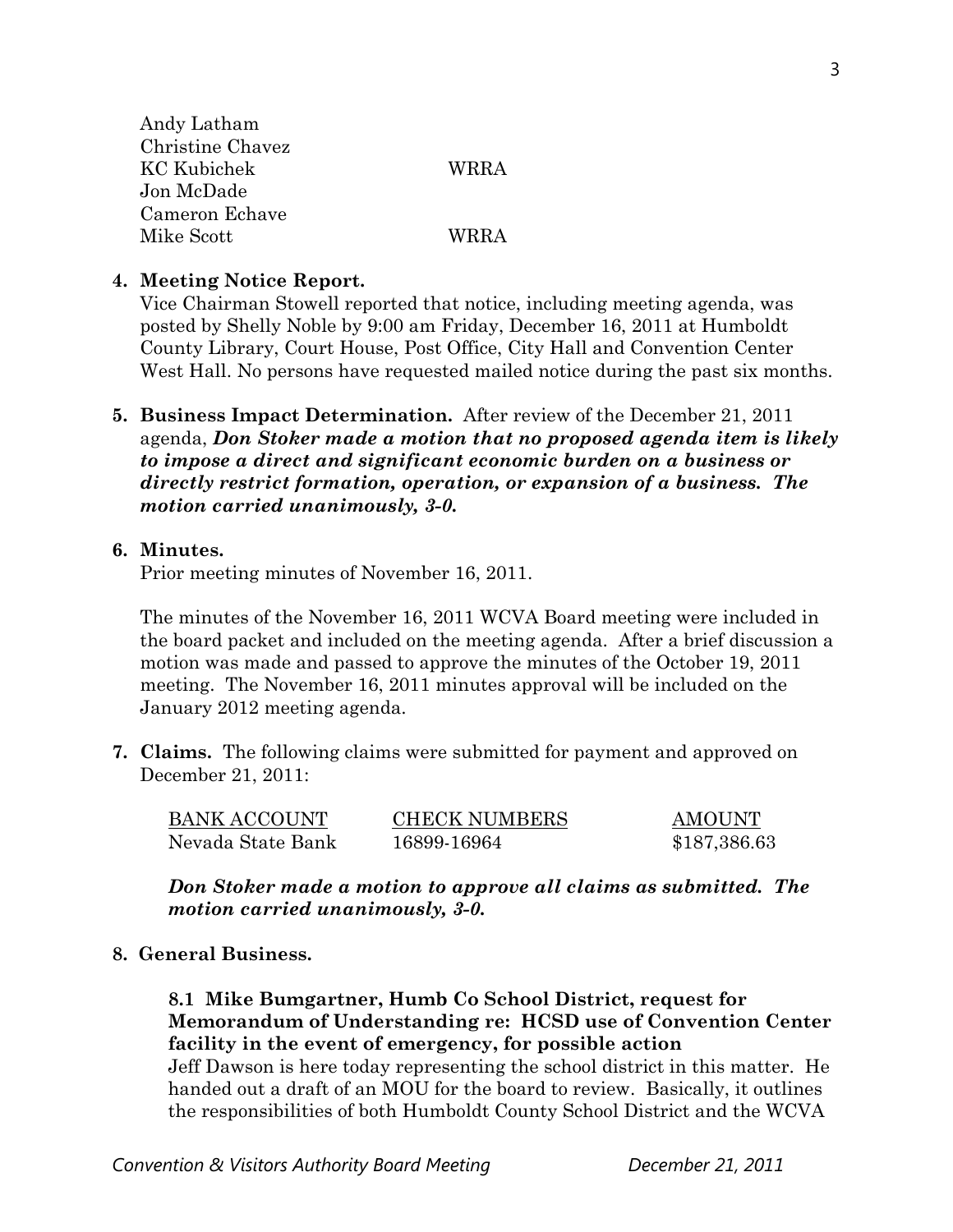in the event that one or more schools (in this case Winnemucca Grammar School, most likely) is evacuated to the Convention Center. This would be a temporary relocation until students could be reunited with their parents. The school district has entered into agreements with other locations locally including the Grass Valley LDS Church, the LDS Church near Sonoma Heights School, Southwest Gas, etc. All efforts would be coordinated with the local police and sheriff offices. WCVA would have no financial responsibility except for building heat, lights, etc. *Don Stoker made a motion approving the Memorandum of Understanding between the Humboldt County School District and the Winnemucca Convention & Visitors Authority regarding the use of the Convention Center facilities in the event of an emergency. Motion carried unanimously, 3-0.* 

#### **8.2 KC Kubichek, Wmca Regional Raceway Association, 2011 season report and possible request for funding, request for donation, for possible action**

Mike Scott and KC Kubichek are here today to discuss this year's racing season and their plans for the future. The board was presented with financial information for each race this year. The most profitable race took place on April 22. Mike believes the reason for this was that there was a monster truck at that race. Some of the other races were not as profitable or operated in the red. The weather played a big role as many of the race nights were very rainy so the gate receipts were low. The biggest loss was incurred during the Wild West event in June, which was underwritten by WCVA. WRRA feels there are a lot of reasons for this and intend to do things a little different this year with that event. Also, the overall schedule will be different and include some special races which the crowds usually come out for. These are the dwarf and sprint cars. The concessions and restroom issues were settled and worked out well. WRRA is requesting \$25,000 from the WCVA as outlined in their request handed out to board members. Those present were hesitant to allocate this amount of money without the full board's input so after some discussion *Dan Cassinelli made a motion approving a \$10,000 grant to the Winnemucca Regional Raceway Association for the 2012 race season. Motion carried unanimously, 3-0.* To request the additional \$15,000 the WCVA must receive a year-end profit and loss statement and December 2011 bank statement. Shelly will be in contact with them to get this information before this is added as an agenda item.

### **8.3 Jennifer Hatler, Winnemucca Relay for Life, EH facility grant request, February 18, 2012, for possible action**

The annual Relay for Life event doesn't take place until July but the kick-off takes place this time of year. The Comstock Room is available and this committee is requesting the use of the room as well as all associated costs be given to them as a grant. It was noted that the linen expense is not typically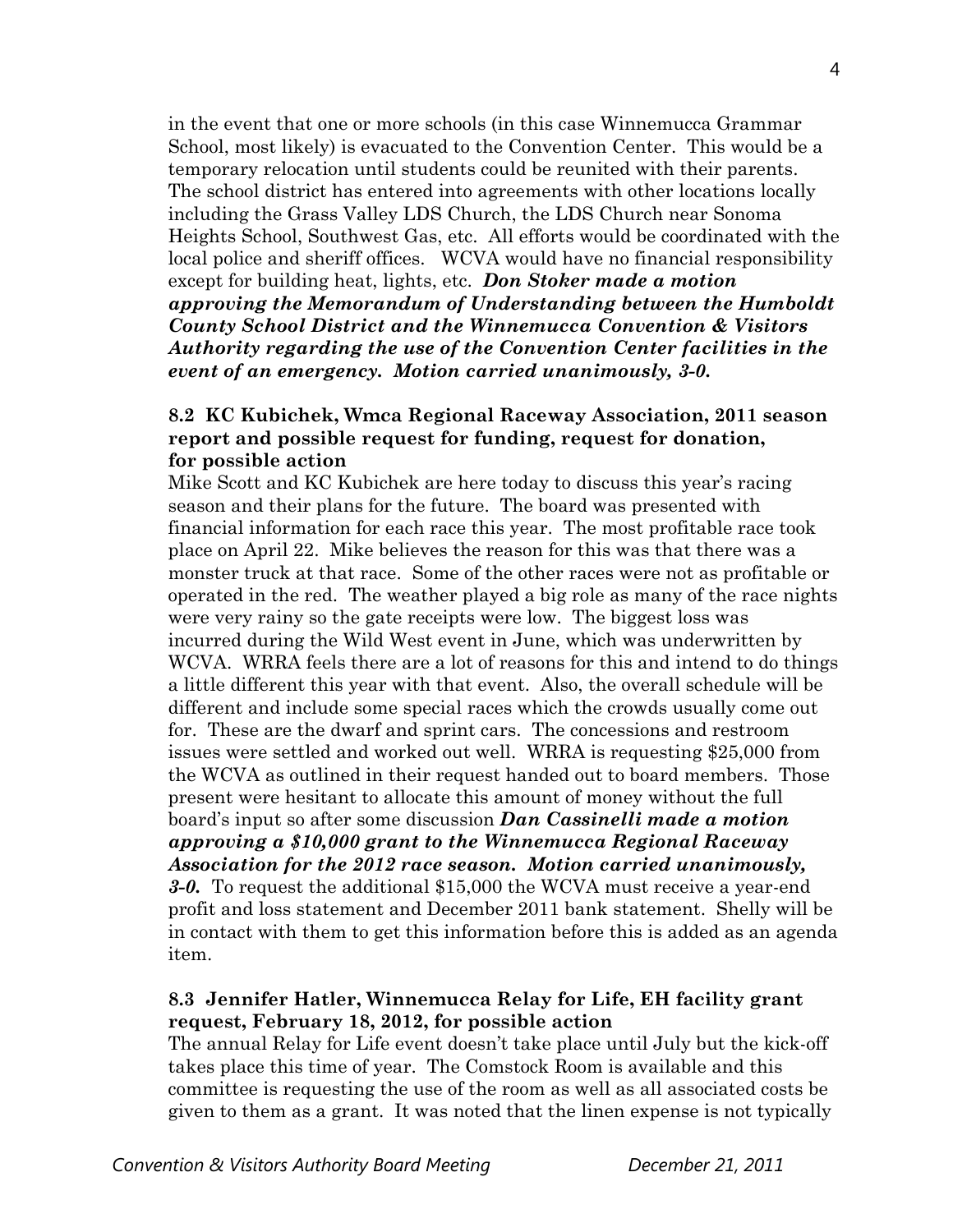included in facility grants since we pay a rental fee for each linen. Ms. Hatler thought that they could cover this expense. Last year \$64,000 was raised locally. These funds are used for research as well as for helping local individuals with expenses associated with their cancer treatments. Don offered to donate the cost of the linen for this event, approximately \$105. *Dan Cassinelli made a motion approving an East Hall facility grant for the Winnemucca Relay for Life Kick-off Event, February 18, 2012. This grant includes: Comstock Room rental fee (\$250), kitchen rental (\$150), marquee rental (\$25), PowerPoint projector rental (\$35), 6' x 8' platform rental (\$10) and skirted banquet table (\$10) for a total of \$480. Motion carried unanimously, 3-0.* Don Stoker will donate the cost of the linen.

**8.4 Accommodation tax 9-month refund requests, Borden (\$383.40), Jones (\$588), LaBahn (\$387.52), Davey (\$725.40), Rufus (\$462), for possible action** 

*Rodd William Stowell made a motion to approve the accommodation tax 9-month refund requests for Terry Borden (\$383.40), Kevin Jones (\$588), Robert Labahn (\$387.52), Charles Davey (\$725.40) and Rufus Edwin Mohr (\$462). Motion carried unanimously, 3-0.*

**9. Director's Report.** 

**9.1 Financial reports on WCVA events** 

These are included in the board packets.

# **9.2 Proposal for East Hall and West Hall security systems, for possible action**

Since Kim was unable to attend tonight's meeting, there is no report.

**9.3 WEC Covered Arena update, for possible action**  No report.

**9.4 WEC Event Center expansion update, for possible action**  No report.

### **10. Secretary and Counsel, Monthly report.**

**10.1 Discussion of meeting procedures, for possible action**  No report.

### **10.2 Chamber of Commerce report**

Included in Bill's report. Bill did receive one complaint from someone who was at a party on the 3<sup>rd</sup> floor of the East Hall. There were no lights on the stairs and this person didn't know who to call about this. Bill will bring this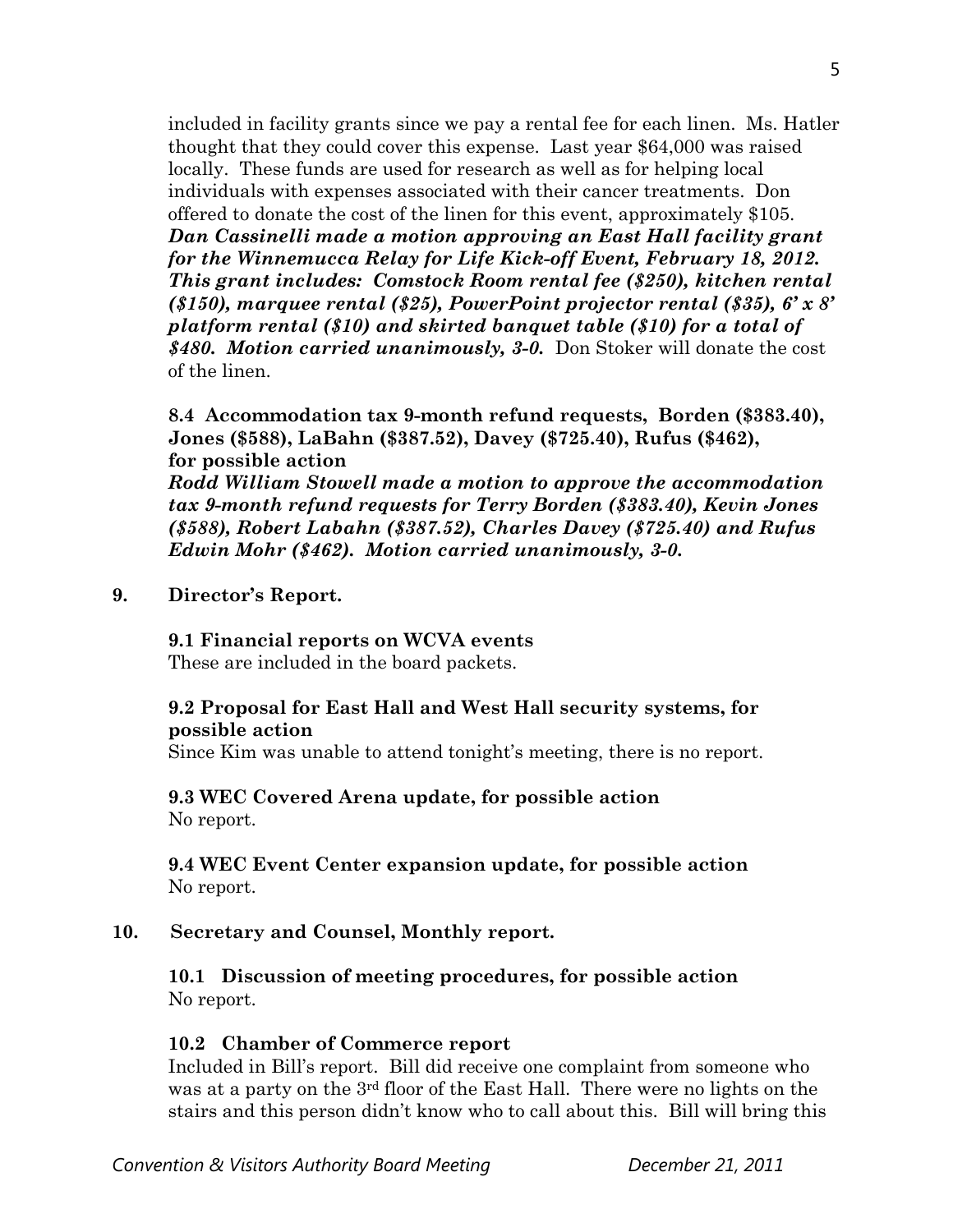to Kim's attention.

**10.3 Report on delinquencies and possible action on liens**  No report.

**10.4 Resolution confirming designated charitable donations by WCVA for 2011 Run-A-Mucca charitable lottery and designation of charitable donations for 2012 lottery, for possible action** To meet NRS requirements Bill has prepared a resolution showing how the proceeds from the 2011 Run-A-Mucca motorcycle raffle were distributed and also allocating proceeds from the 2012 Run-A-Mucca motorcycle raffle. *Don Stoker made a motion to adopt the resolution prepared by Bill Macdonald outlining how the Run-A-Mucca motorcycle raffle proceeds were allocated for the 2011 lottery and also identifying the allocation of the 2012 Run-A-Mucca motorcycle raffle proceeds. Motion carried unanimously, 3-0.* 

**10.5 Report on receipt of YESCO billboard space rental payments**  The Twichell Trust received a check for \$3,600 from YESCO which was the annual rental fee for their signs located on the parcels on Melarkey Street. The Twichells signed the check over to WCVA since we now own these parcels and Bill has it in his possession. Bill will contact YESCO to advise them that we are now the owners of this property and to issue future rental checks to the WCVA.

**10.6 Update on East Hall carpet project, for possible action**  No report.

# **10.7 Update on Tri-County Fair "big name" concert, for possible action**

No report.

**10.8 Porcupine Creek 2-sided billboard space lease renewal, for possible action**  No report.

**10.9 Counsel's 2011 audit rep letter, no action**  No report.

**10.10 End of calendar year actions, for possible action**  No report.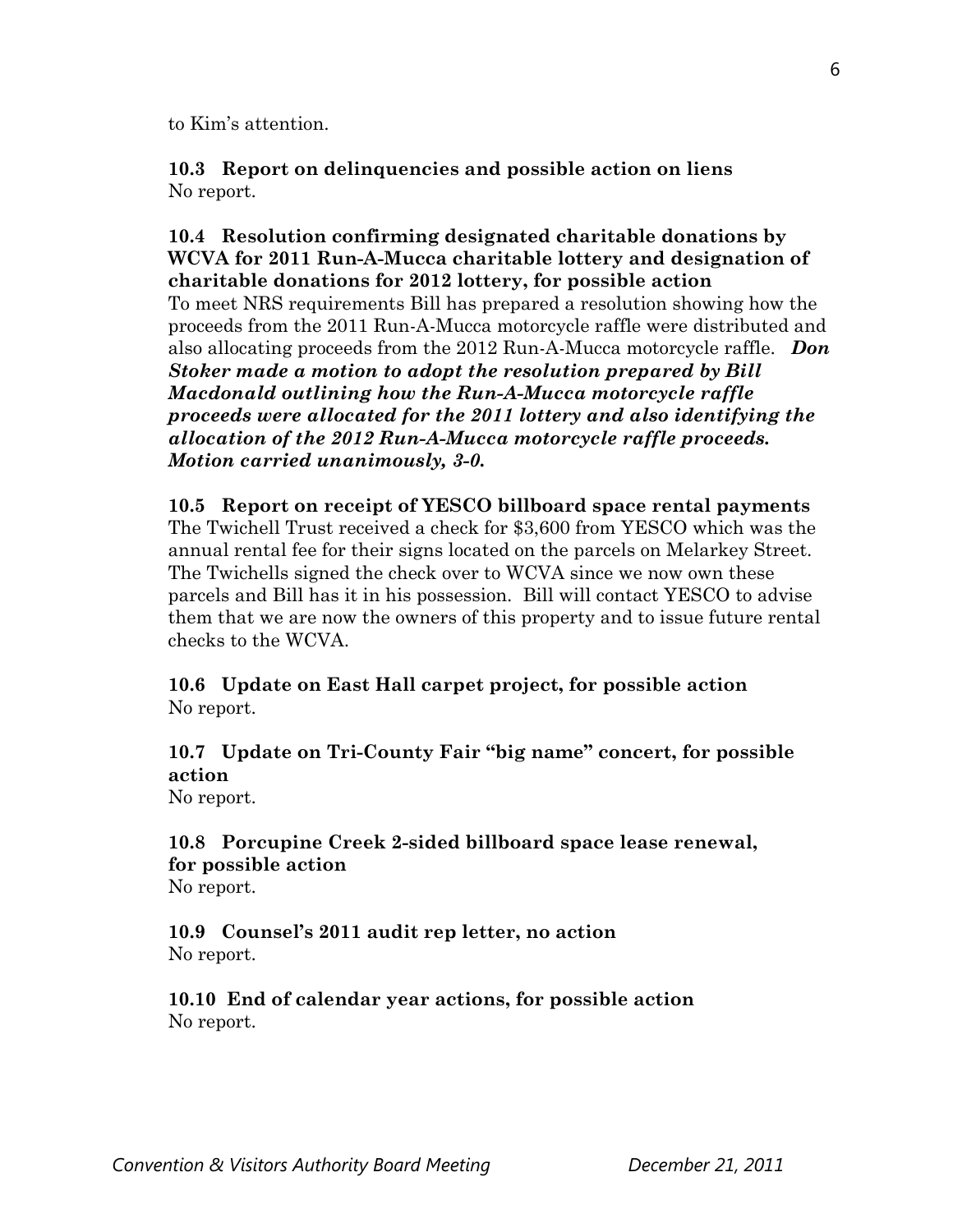# **11. Board Administrator.**

## **11.1 November Financial Reports**

Kendall spoke with the auditors last week and they will finish our audit some time in January and be ready to come before this board with their report in February.

Room tax is down some for the month but taxes for the year are still ahead of last year.

# **12. Other Business.**

### **12.1 Utility costs**

Don noted that since improvements have been made to the heating and cooling in the East Hall the utility costs have gone down substantially. This should significantly shorten the amount of time to re-coup those expenses.

### **12.2 WEC improvements**

David Selesnick asked for clarification on the agenda item 3.a.4. "WEC Event Center expansion update, for possible action". He asked what kind of expansion is involved. Board members explained that this board has authorized the preliminary study of the costs involved in adding some square footage to the Indoor Event Center on the Winnemucca Events Complex. This expansion would include the addition of a kitchen and restroom. The ultimate decision on whether or not to proceed will be made by the Humboldt County Commissioners. WCVA would, most likely, be one of the funding sources if this project proceeds.

# **13. Regular Business. Next Meeting. The Board confirmed the next regular meeting date of Wednesday, January 18, 2012, 4:00 pm.**

**14. Adjourn.** *Don Stoker made a motion to adjourn this meeting. Motion carried unanimously, 3-0.* The meeting was adjourned at 5:15 pm to the next regular meeting, or to the earlier call of the Chairman or to the call of any three (3) members of the Board on three (3) working days notice.

These minutes were prepared after listening to the audio tape of the meeting and consulting notes taken by Darrel Field.